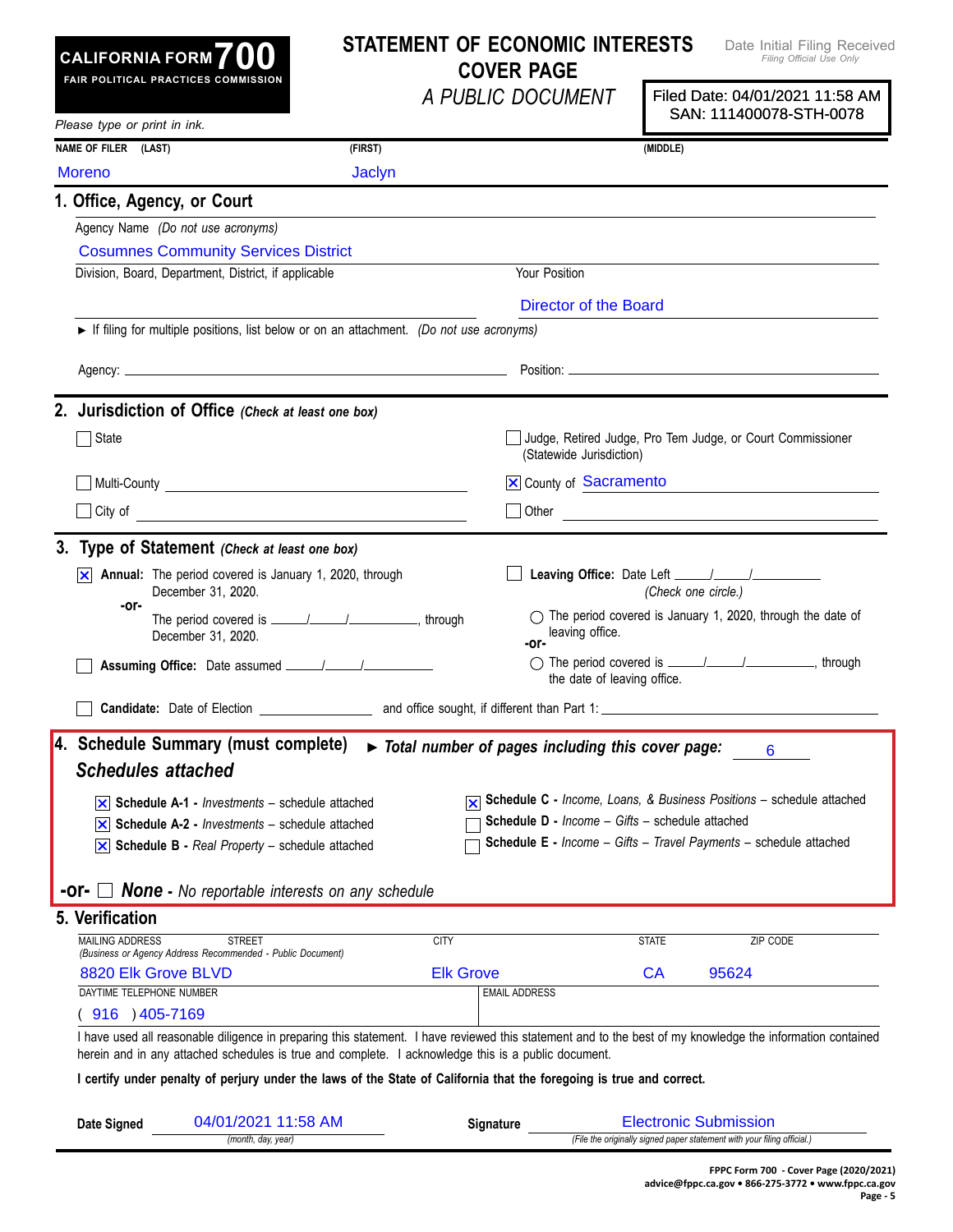|                                                                                                                                                    | <b>SCHEDULE A-1</b><br><b>CALIFORNIA FORM</b><br><b>Investments</b>                                                                                |
|----------------------------------------------------------------------------------------------------------------------------------------------------|----------------------------------------------------------------------------------------------------------------------------------------------------|
|                                                                                                                                                    | FAIR POLITICAL PRACTICES COMMISSION<br>Stocks, Bonds, and Other Interests<br>Name<br>(Ownership Interest is Less Than 10%)                         |
|                                                                                                                                                    | <b>Jaclyn Moreno</b><br>Investments must be itemized.                                                                                              |
| NAME OF BUSINESS ENTITY                                                                                                                            | Do not attach brokerage or financial statements.<br>NAME OF BUSINESS ENTITY                                                                        |
| <b>Waterman Brewing Company</b>                                                                                                                    |                                                                                                                                                    |
| GENERAL DESCRIPTION OF THIS BUSINESS                                                                                                               | GENERAL DESCRIPTION OF THIS BUSINESS                                                                                                               |
| <b>Brewery</b>                                                                                                                                     |                                                                                                                                                    |
| FAIR MARKET VALUE                                                                                                                                  | FAIR MARKET VALUE                                                                                                                                  |
| \$10,001 - \$100,000<br>\$100,001 - \$1,000,000<br>Over \$1,000,000                                                                                | $$2,000 - $10,000$<br>$$10,001 - $100,000$<br>$$100,001 - $1,000,000$<br>Over \$1,000,000                                                          |
| NATURE OF INVESTMENT<br>IХI<br>Stock<br>Other<br>(Describe)                                                                                        | NATURE OF INVESTMENT<br>Stock<br>Other<br>(Describe)                                                                                               |
| Partnership $\bigcirc$ Income Received of \$0 - \$499<br>◯ Income Received of \$500 or More (Report on Schedule C)                                 | Partnership $\bigcirc$ Income Received of \$0 - \$499<br>() Income Received of \$500 or More (Report on Schedule C)                                |
| IF APPLICABLE, LIST DATE:                                                                                                                          | IF APPLICABLE, LIST DATE:                                                                                                                          |
| 20<br>20.<br><b>ACQUIRED</b><br><b>DISPOSED</b>                                                                                                    | 20<br>20<br><b>ACQUIRED</b><br><b>DISPOSED</b>                                                                                                     |
| NAME OF BUSINESS ENTITY                                                                                                                            | NAME OF BUSINESS ENTITY                                                                                                                            |
| <b>GENERAL DESCRIPTION OF THIS BUSINESS</b>                                                                                                        | <b>GENERAL DESCRIPTION OF THIS BUSINESS</b>                                                                                                        |
| FAIR MARKET VALUE<br>$$2,000 - $10,000$<br>\$10,001 - \$100,000<br>Over \$1,000,000<br>$$100,001 - $1,000,000$<br>NATURE OF INVESTMENT             | FAIR MARKET VALUE<br>$$2,000 - $10,000$<br>$$10,001 - $100,000$<br>$$100,001 - $1,000,000$<br>Over \$1,000,000<br>NATURE OF INVESTMENT             |
| Stock<br>Other<br>(Describe)<br>Partnership $\bigcirc$ Income Received of \$0 - \$499<br>◯ Income Received of \$500 or More (Report on Schedule C) | Stock<br>Other<br>(Describe)<br>Partnership $\bigcirc$ Income Received of \$0 - \$499<br>◯ Income Received of \$500 or More (Report on Schedule C) |
| IF APPLICABLE, LIST DATE:                                                                                                                          | IF APPLICABLE, LIST DATE:                                                                                                                          |
| 20<br>20                                                                                                                                           | 20<br>20                                                                                                                                           |
| <b>ACQUIRED</b><br><b>DISPOSED</b>                                                                                                                 | <b>ACQUIRED</b><br><b>DISPOSED</b>                                                                                                                 |
| > NAME OF BUSINESS ENTITY                                                                                                                          | > NAME OF BUSINESS ENTITY                                                                                                                          |
| GENERAL DESCRIPTION OF THIS BUSINESS                                                                                                               | <b>GENERAL DESCRIPTION OF THIS BUSINESS</b>                                                                                                        |
| FAIR MARKET VALUE<br>$\frac{1}{2}$ \$2,000 - \$10,000<br>$$10,001 - $100,000$<br>$$100,001 - $1,000,000$<br>Over \$1,000,000                       | <b>FAIR MARKET VALUE</b><br>$\frac{1}{2}$ \$2,000 - \$10,000<br>\$10,001 - \$100,000<br>\$100,001 - \$1,000,000<br>Over \$1,000,000                |
| NATURE OF INVESTMENT<br>Stock<br>Other                                                                                                             | NATURE OF INVESTMENT<br>Stock<br>Other                                                                                                             |
| (Describe)<br>Partnership $\bigcap$ Income Received of \$0 - \$499<br>◯ Income Received of \$500 or More (Report on Schedule C)                    | (Describe)<br>Partnership ( Income Received of \$0 - \$499<br>() Income Received of \$500 or More (Report on Schedule C)                           |
| IF APPLICABLE, LIST DATE:                                                                                                                          | IF APPLICABLE, LIST DATE:                                                                                                                          |
| 20<br>20                                                                                                                                           | 20<br>20                                                                                                                                           |
| <b>ACQUIRED</b><br><b>DISPOSED</b>                                                                                                                 | <b>ACQUIRED</b><br><b>DISPOSED</b>                                                                                                                 |

**Comments:**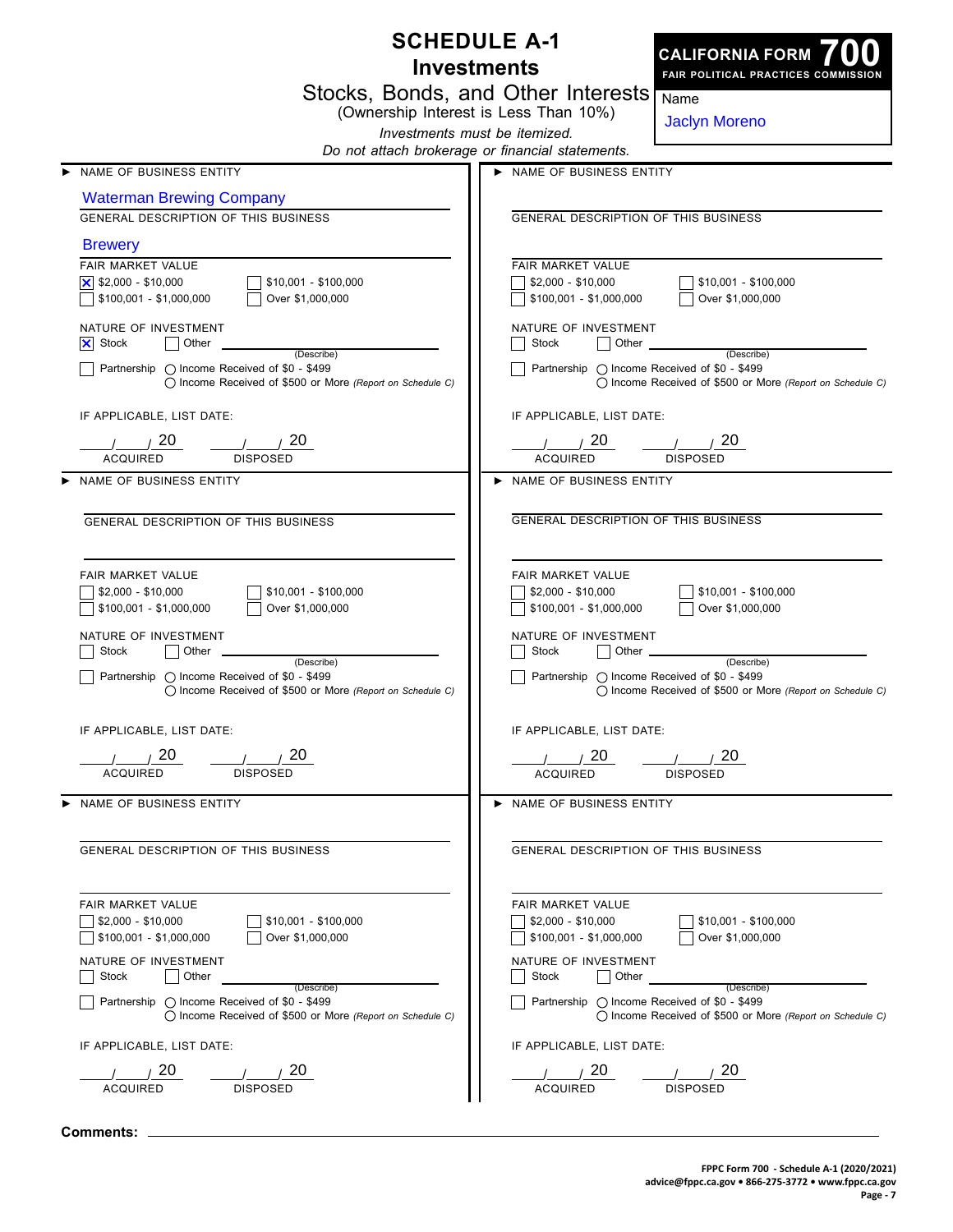### **SCHEDULE A-2 Investments, Income, and Assets of Business Entities/Trusts** (Ownership Interest is 10% or Greater)

**700 FAIR POLITICAL PRACTICES COMMISSION CALIFORNIA FORM**

Name

| (Ownership Interest is 10% or Greater)                                                                                                                                                             | <b>Jaclyn Moreno</b>                                                                                                                                             |
|----------------------------------------------------------------------------------------------------------------------------------------------------------------------------------------------------|------------------------------------------------------------------------------------------------------------------------------------------------------------------|
| ▶ 1. BUSINESS ENTITY OR TRUST                                                                                                                                                                      | > 1. BUSINESS ENTITY OR TRUST                                                                                                                                    |
| <b>CARE Educational Services, LLC</b>                                                                                                                                                              |                                                                                                                                                                  |
| Name<br>3625 Grimshaw Way, Elk Grove, CA 95758                                                                                                                                                     | Name                                                                                                                                                             |
| Address (Business Address Acceptable)                                                                                                                                                              | Address (Business Address Acceptable)                                                                                                                            |
| Check one                                                                                                                                                                                          | Check one                                                                                                                                                        |
| $\Box$ Trust, go to 2                                                                                                                                                                              | Trust, go to 2                                                                                                                                                   |
| $\vert x \vert$ Business Entity, complete the box, then go to 2                                                                                                                                    | Business Entity, complete the box, then go to 2                                                                                                                  |
| GENERAL DESCRIPTION OF THIS BUSINESS<br><b>Educational Services</b>                                                                                                                                | GENERAL DESCRIPTION OF THIS BUSINESS                                                                                                                             |
| FAIR MARKET VALUE                                                                                                                                                                                  | IF APPLICABLE, LIST DATE:                                                                                                                                        |
| IF APPLICABLE, LIST DATE:                                                                                                                                                                          | FAIR MARKET VALUE                                                                                                                                                |
| $$0 - $1,999$                                                                                                                                                                                      | $$0 - $1,999$                                                                                                                                                    |
| 20                                                                                                                                                                                                 | 20                                                                                                                                                               |
| 20                                                                                                                                                                                                 | 20                                                                                                                                                               |
| $$2,000 - $10,000$                                                                                                                                                                                 | $$2,000 - $10,000$                                                                                                                                               |
| <b>ACQUIRED</b>                                                                                                                                                                                    | <b>ACQUIRED</b>                                                                                                                                                  |
| <b>DISPOSED</b>                                                                                                                                                                                    | <b>DISPOSED</b>                                                                                                                                                  |
| $$10,001 - $100,000$                                                                                                                                                                               | \$10,001 - \$100,000                                                                                                                                             |
| $ \mathsf{x} $ \$100,001 - \$1,000,000                                                                                                                                                             | $$100,001 - $1,000,000$                                                                                                                                          |
| Over \$1,000,000                                                                                                                                                                                   | Over \$1,000,000                                                                                                                                                 |
| NATURE OF INVESTMENT<br>Partnership Sole Proprietorship XLLC<br>Other                                                                                                                              | NATURE OF INVESTMENT<br>Partnership<br>Sole Proprietorship<br>Other                                                                                              |
| YOUR BUSINESS POSITION CEO                                                                                                                                                                         | YOUR BUSINESS POSITION _                                                                                                                                         |
| > 2. IDENTIFY THE GROSS INCOME RECEIVED (INCLUDE YOUR PRO RATA                                                                                                                                     | > 2. IDENTIFY THE GROSS INCOME RECEIVED (INCLUDE YOUR PRO RATA                                                                                                   |
| SHARE OF THE GROSS INCOME TO THE ENTITY/TRUST)                                                                                                                                                     | SHARE OF THE GROSS INCOME TO THE ENTITY/TRUST)                                                                                                                   |
| $ \mathsf{x} $ \$10,001 - \$100,000                                                                                                                                                                | $$0 - $499$                                                                                                                                                      |
| $$0 - $499$                                                                                                                                                                                        | $$10,001 - $100,000$                                                                                                                                             |
| OVER \$100,000                                                                                                                                                                                     | OVER \$100,000                                                                                                                                                   |
| $$500 - $1,000$                                                                                                                                                                                    | $$500 - $1,000$                                                                                                                                                  |
| $$1,001 - $10,000$                                                                                                                                                                                 | $$1,001 - $10,000$                                                                                                                                               |
| > 3. LIST THE NAME OF EACH REPORTABLE SINGLE SOURCE OF<br>INCOME OF \$10,000 OR MORE (Attach a separate sheet if necessary.)<br><b>X</b> Names listed below<br>  None<br>or<br><b>SEE ATTACHED</b> | > 3. LIST THE NAME OF EACH REPORTABLE SINGLE SOURCE OF<br>INCOME OF \$10,000 OR MORE (Attach a separate sheet if necessary.)<br>Names listed below<br>None<br>or |
| A. INVESTMENTS AND INTERESTS IN REAL PROPERTY HELD OR                                                                                                                                              | $\blacktriangleright$ 4. INVESTMENTS AND INTERESTS IN REAL PROPERTY HELD OR                                                                                      |
| LEASED BY THE BUSINESS ENTITY OR TRUST                                                                                                                                                             | LEASED BY THE BUSINESS ENTITY OR TRUST                                                                                                                           |
| Check one box:                                                                                                                                                                                     | Check one box:                                                                                                                                                   |
| $\overline{\phantom{0}}$                                                                                                                                                                           | $\overline{\phantom{0}}$                                                                                                                                         |
| INVESTMENT                                                                                                                                                                                         | INVESTMENT                                                                                                                                                       |
| <b>REAL PROPERTY</b>                                                                                                                                                                               | REAL PROPERTY                                                                                                                                                    |
| Name of Business Entity, if Investment, or                                                                                                                                                         | Name of Business Entity, if Investment, or                                                                                                                       |
| Assessor's Parcel Number or Street Address of Real Property                                                                                                                                        | Assessor's Parcel Number or Street Address of Real Property                                                                                                      |
| Description of Business Activity or                                                                                                                                                                | Description of Business Activity or                                                                                                                              |
| City or Other Precise Location of Real Property                                                                                                                                                    | City or Other Precise Location of Real Property                                                                                                                  |
| FAIR MARKET VALUE                                                                                                                                                                                  | <b>FAIR MARKET VALUE</b>                                                                                                                                         |
| IF APPLICABLE, LIST DATE:                                                                                                                                                                          | IF APPLICABLE, LIST DATE:                                                                                                                                        |
| $$2,000 - $10,000$                                                                                                                                                                                 | $$2,000 - $10,000$                                                                                                                                               |
| 20                                                                                                                                                                                                 | 20                                                                                                                                                               |
| 20                                                                                                                                                                                                 | 20                                                                                                                                                               |
| $$10,001 - $100,000$                                                                                                                                                                               | \$10,001 - \$100,000                                                                                                                                             |
| <b>DISPOSED</b>                                                                                                                                                                                    | <b>ACQUIRED</b>                                                                                                                                                  |
| <b>ACQUIRED</b>                                                                                                                                                                                    | <b>DISPOSED</b>                                                                                                                                                  |
| $$100,001 - $1,000,000$                                                                                                                                                                            | $$100,001 - $1,000,000$                                                                                                                                          |
| Over \$1,000,000                                                                                                                                                                                   | Over \$1,000,000                                                                                                                                                 |
| NATURE OF INTEREST                                                                                                                                                                                 | NATURE OF INTEREST                                                                                                                                               |
| Partnership                                                                                                                                                                                        | Stock                                                                                                                                                            |
| Property Ownership/Deed of Trust                                                                                                                                                                   | Partnership                                                                                                                                                      |
| Stock                                                                                                                                                                                              | Property Ownership/Deed of Trust                                                                                                                                 |
| Other                                                                                                                                                                                              | Other                                                                                                                                                            |
| Leasehold                                                                                                                                                                                          | Leasehold                                                                                                                                                        |
| Yrs. remaining                                                                                                                                                                                     | Yrs. remaining                                                                                                                                                   |
| Check box if additional schedules reporting investments or real property                                                                                                                           | Check box if additional schedules reporting investments or real property                                                                                         |
| are attached                                                                                                                                                                                       | are attached                                                                                                                                                     |

**Comments:**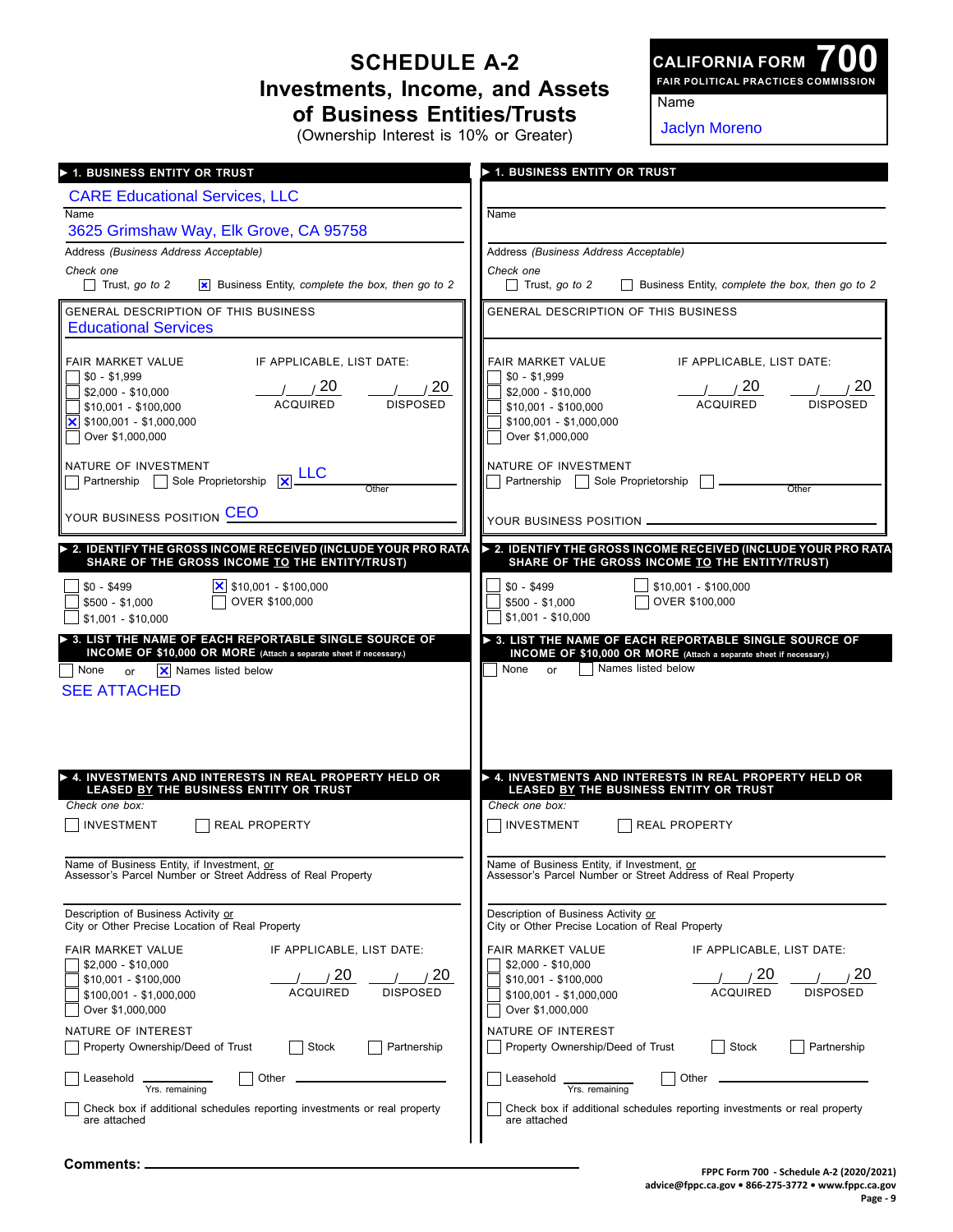## **SCHEDULE A-2**

**Attachment** 



#### **BUSINESS ENTITY OR TRUST : CARE Educational Services, LLC**

**LIST OF REPORTABLE SINGLE SOURCES OF INCOME OF \$10,000 OR MORE**

Elk Grove Unified School District

Growth Public Schools

Travis Unified School District

Aspire Public Schools

Clayton Valley Charter High School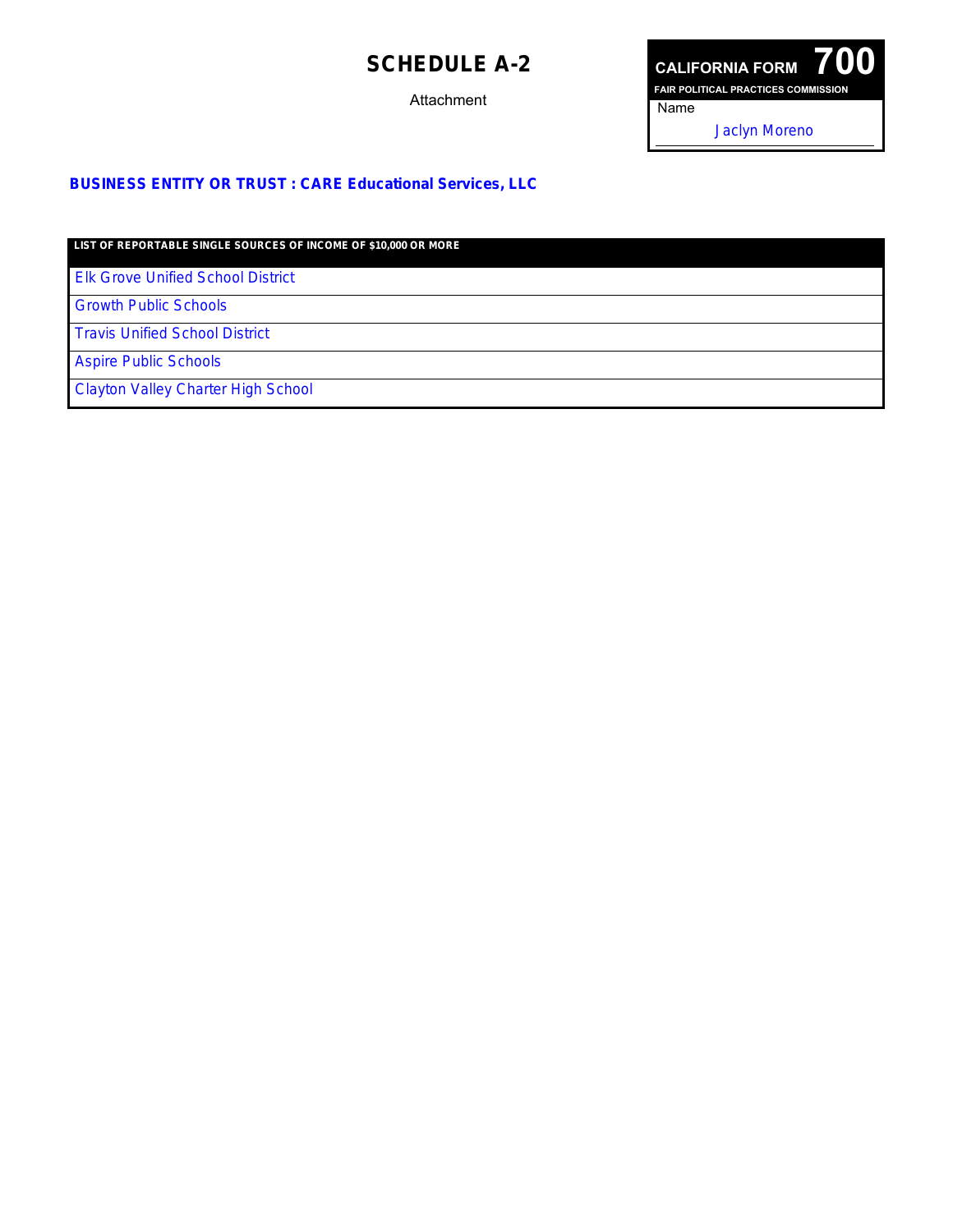# **SCHEDULE B Interests in Real Property**

**CALIFORNIA FORM**

**700 FAIR POLITICAL PRACTICES COMMISSION**

Name

| (Including Rental Income)                                                                                                                                                                                                  | <b>Jaclyn Moreno</b>                                                                                                                                                                                                                 |
|----------------------------------------------------------------------------------------------------------------------------------------------------------------------------------------------------------------------------|--------------------------------------------------------------------------------------------------------------------------------------------------------------------------------------------------------------------------------------|
| ASSESSOR'S PARCEL NUMBER OR STREET ADDRESS<br>3625 Grimshaw Way                                                                                                                                                            | ASSESSOR'S PARCEL NUMBER OR STREET ADDRESS                                                                                                                                                                                           |
| <b>CITY</b><br><b>Elk Grove</b>                                                                                                                                                                                            | <b>CITY</b>                                                                                                                                                                                                                          |
| IF APPLICABLE, LIST DATE:<br>FAIR MARKET VALUE<br>$$2,000 - $10,000$<br>20<br>/20<br>\$10,001 - \$100,000<br><b>ACQUIRED</b><br><b>DISPOSED</b><br>\$100,001 - \$1,000,000<br>$\vert \mathsf{x} \vert$<br>Over \$1,000,000 | IF APPLICABLE, LIST DATE:<br>FAIR MARKET VALUE<br>$$2,000 - $10,000$<br>/ 20<br>1/20<br>$$10,001 - $100,000$<br><b>ACQUIRED</b><br><b>DISPOSED</b><br>$$100,001 - $1,000,000$<br>Over \$1,000,000                                    |
| NATURE OF INTEREST                                                                                                                                                                                                         | NATURE OF INTEREST                                                                                                                                                                                                                   |
| Ownership/Deed of Trust<br>ΙxΙ<br>Easement                                                                                                                                                                                 | Easement<br>Ownership/Deed of Trust                                                                                                                                                                                                  |
| Leasehold<br>Yrs. remaining<br>Other                                                                                                                                                                                       | Leasehold<br>Yrs. remaining<br>Other                                                                                                                                                                                                 |
| IF RENTAL PROPERTY, GROSS INCOME RECEIVED                                                                                                                                                                                  | IF RENTAL PROPERTY, GROSS INCOME RECEIVED                                                                                                                                                                                            |
| $$0 - $499$<br>$$1,001 - $10,000$<br>$$500 - $1,000$                                                                                                                                                                       | $$0 - $499$<br>$$1,001 - $10,000$<br>$$500 - $1,000$                                                                                                                                                                                 |
| \$10,001 - \$100,000<br>OVER \$100,000                                                                                                                                                                                     | \$10,001 - \$100,000<br>OVER \$100,000                                                                                                                                                                                               |
| SOURCES OF RENTAL INCOME: If you own a 10% or greater<br>interest, list the name of each tenant that is a single source of<br>income of \$10,000 or more.<br>X None                                                        | SOURCES OF RENTAL INCOME: If you own a 10% or greater<br>interest, list the name of each tenant that is a single source of<br>income of \$10,000 or more.<br>None                                                                    |
| loans received not in a lender's regular course of business must be disclosed as follows:                                                                                                                                  | You are not required to report loans from a commercial lending institution made in the lender's regular course of<br>business on terms available to members of the public without regard to your official status. Personal loans and |
| NAME OF LENDER*                                                                                                                                                                                                            | NAME OF LENDER*                                                                                                                                                                                                                      |
| ADDRESS (Business Address Acceptable)                                                                                                                                                                                      | ADDRESS (Business Address Acceptable)                                                                                                                                                                                                |
| BUSINESS ACTIVITY, IF ANY, OF LENDER                                                                                                                                                                                       | BUSINESS ACTIVITY, IF ANY, OF LENDER                                                                                                                                                                                                 |
| TERM (Months/Years)<br><b>INTEREST RATE</b><br>-%<br>None                                                                                                                                                                  | TERM (Months/Years)<br><b>INTEREST RATE</b><br>-%<br>None                                                                                                                                                                            |
| HIGHEST BALANCE DURING REPORTING PERIOD<br>$$500 - $1,000$<br>$$1,001 - $10,000$<br>\$10,001 - \$100,000<br>OVER \$100,000                                                                                                 | HIGHEST BALANCE DURING REPORTING PERIOD<br>$$1,001 - $10,000$<br>$$500 - $1,000$<br>OVER \$100,000<br>\$10,001 - \$100,000                                                                                                           |

Guarantor, if applicable

**Comments:**

Guarantor, if applicable